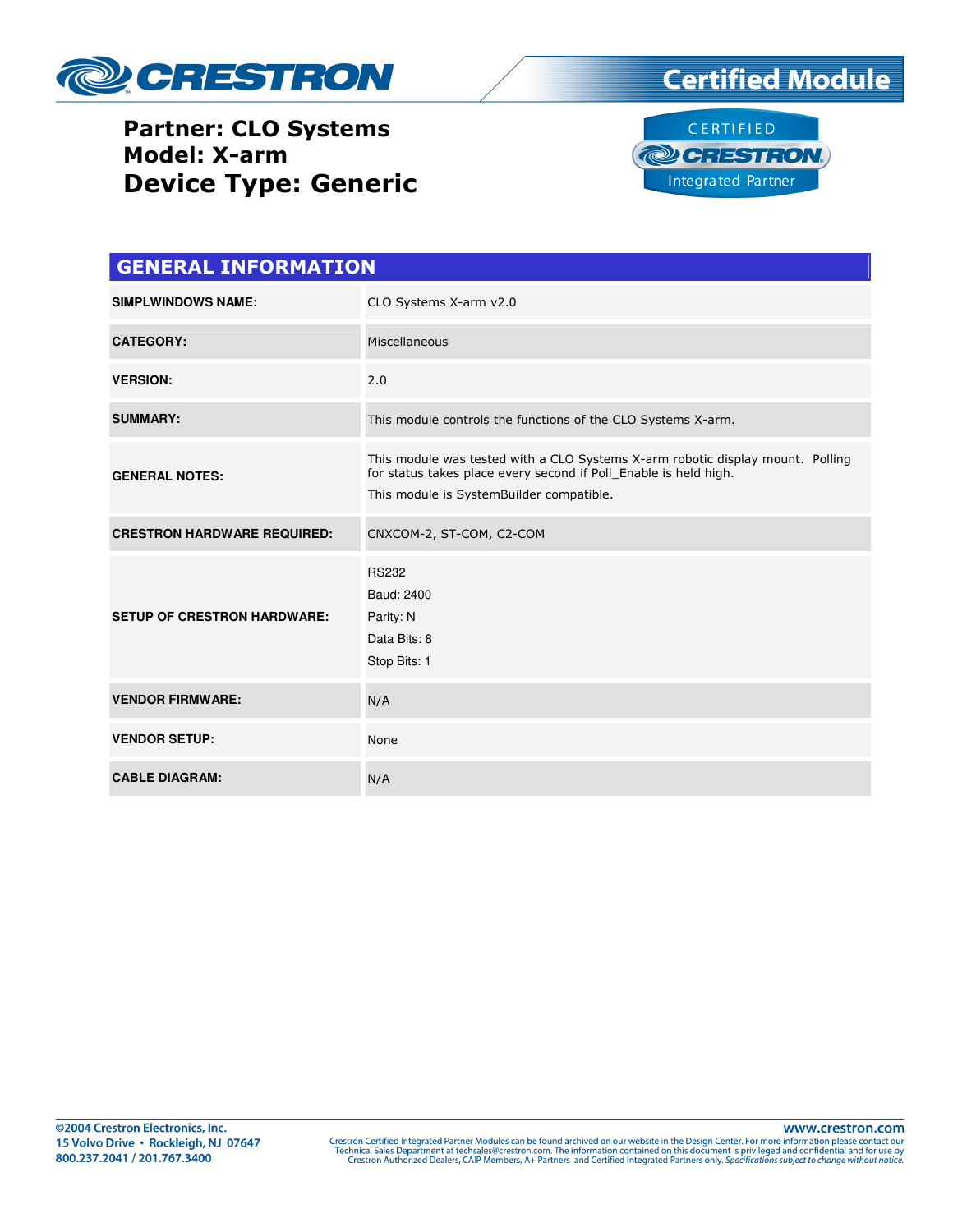

# **Certified Module**

#### Partner: CLO Systems Model: X-arm Device Type: Generic



9 Pin Female



| <b>CONTROL:</b> |  |
|-----------------|--|

| Power On            | D | Pulse to power on the X-arm.                                                       |
|---------------------|---|------------------------------------------------------------------------------------|
| Power Off           | D | Pulse to power off the X-arm.                                                      |
| Move In Or Out      | D | Pulse to move the X-arm in towards the home position or to extend out.             |
| Tilt_Up             | D | Pulse to tilt the X-arm up (note: re-pulsing stops motion as in the IR remote).    |
| <b>Tilt Down</b>    | D | Pulse to tilt the X-arm down (note: re-pulsing stops motion as in the IR remote).  |
| <b>Tilt Left</b>    | D | Pulse to tilt the X-arm left (note: re-pulsing stops motion as in the IR remote).  |
| Tilt_Right          | D | Pulse to tilt the X-arm right (note: re-pulsing stops motion as in the IR remote). |
| Move In(Home)       | D | Pulse to move the X-arm in towards the home position.                              |
| Move Out(Extension) | D | Pulse to move the X-arm out to extend.                                             |
| <b>Stop</b>         | D | Pulse to stop all X-arm movement.                                                  |
| Memory 1 Set        | D | Pulse to set memory 1 position of the X-arm.                                       |
| Memory 2 Set        | D | Pulse to set memory 2 position of the X-arm.                                       |
| Memory 3 Set        | D | Pulse to set memory 3 position of the X-arm.                                       |
| Memory 4 Set        | D | Pulse to set memory 4 position of the X-arm.                                       |

©2004 Crestron Electronics, Inc. 15 Volvo Drive · Rockleigh, NJ 07647 800.237.2041 / 201.767.3400

www.crestron.com Crestron Certified Integrated Partner Modules can be found archived on our website in the Design Center. For more information please contact our<br>Technical Sales Department at techsales@crestron.com. The information contain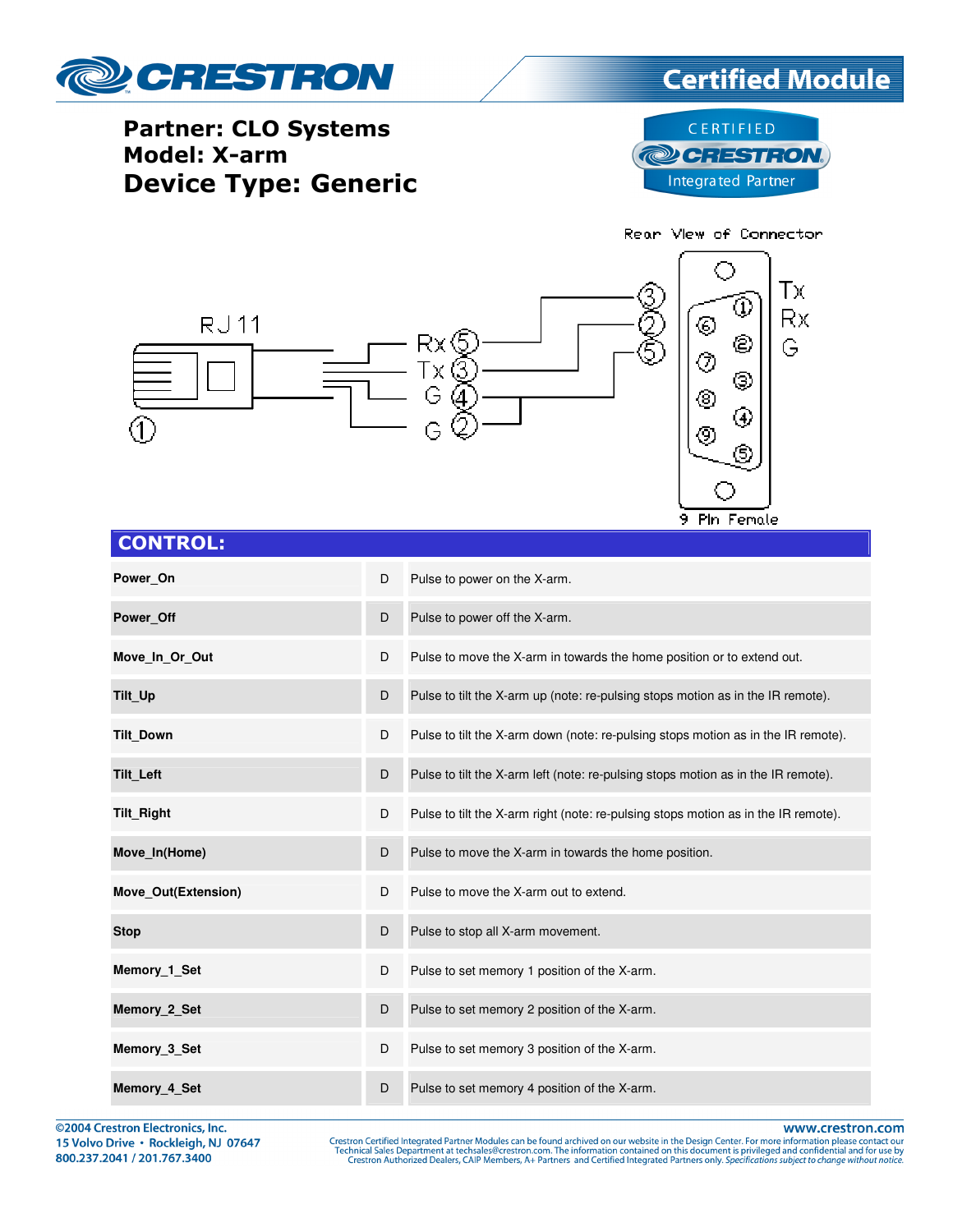

### Partner: CLO Systems Model: X-arm Device Type: Generic



**Certified Module** 

| Memory 1 Recall    | D | Pulse to recall memory 1 position of the X-arm.        |
|--------------------|---|--------------------------------------------------------|
| Memory 2 Recall    | D | Pulse to recall memory 2 position of the X-arm.        |
| Memory 3 Recall    | D | Pulse to recall memory 3 position of the X-arm.        |
| Memory 4 Recall    | D | Pulse to recall memory 4 position of the X-arm.        |
| Poll Enable        | D | Hold high to enable real-time feedback status queries. |
| <b>From Device</b> | S | Serial signal to be routed from a 2-way serial port.   |

| <b>FEEDBACK:</b>                 |   |                                                                        |
|----------------------------------|---|------------------------------------------------------------------------|
| General_Error_Exists             | D | Status High when there is a general error.                             |
| Axis_1_Error_Exists              | D | Status High when there is an error on Axis (motor) 1.                  |
| <b>Axis 2 Error Exists</b>       | D | Status High when there is an error on Axis (motor) 2.                  |
| <b>Axis 3 Error Exists</b>       | D | Status High when there is an error on Axis (motor) 3.                  |
| <b>High_Current_Error_Exists</b> | D | Status High when there is an error caused by a high current condition. |
| Motor 1 Is Home                  | D | Status High when X-arm motor 1 is in home position.                    |
| Motor_2_Is_Home                  | D | Status High when X-arm motor 2 is in home position.                    |
| Motor 3 Is Home                  | D | Status High when X-arm motor 3 is in home position.                    |
| Motor_Right_Is_Moving_Backward   | D | Status High when right motor is rotating backward.                     |
| Motor Right Is Moving Forward    | D | Status High when right motor is rotating forward.                      |
| Motor Right Is On                | D | Status High when right motor is on.                                    |
| Motor_Right_Is_Off               | D | Status High when right motor is off.                                   |
| Motor Center Is Moving Backward  | D | Status High when center motor is rotating backward.                    |
| Motor_Center_Is_Moving_Forward   | D | Status High when center motor is rotating forward.                     |

www.crestron.com

Crestron Certified Integrated Partner Modules can be found archived on our website in the Design Center. For more information please contact our<br>Technical Sales Department at techsales@crestron.com. The information contain